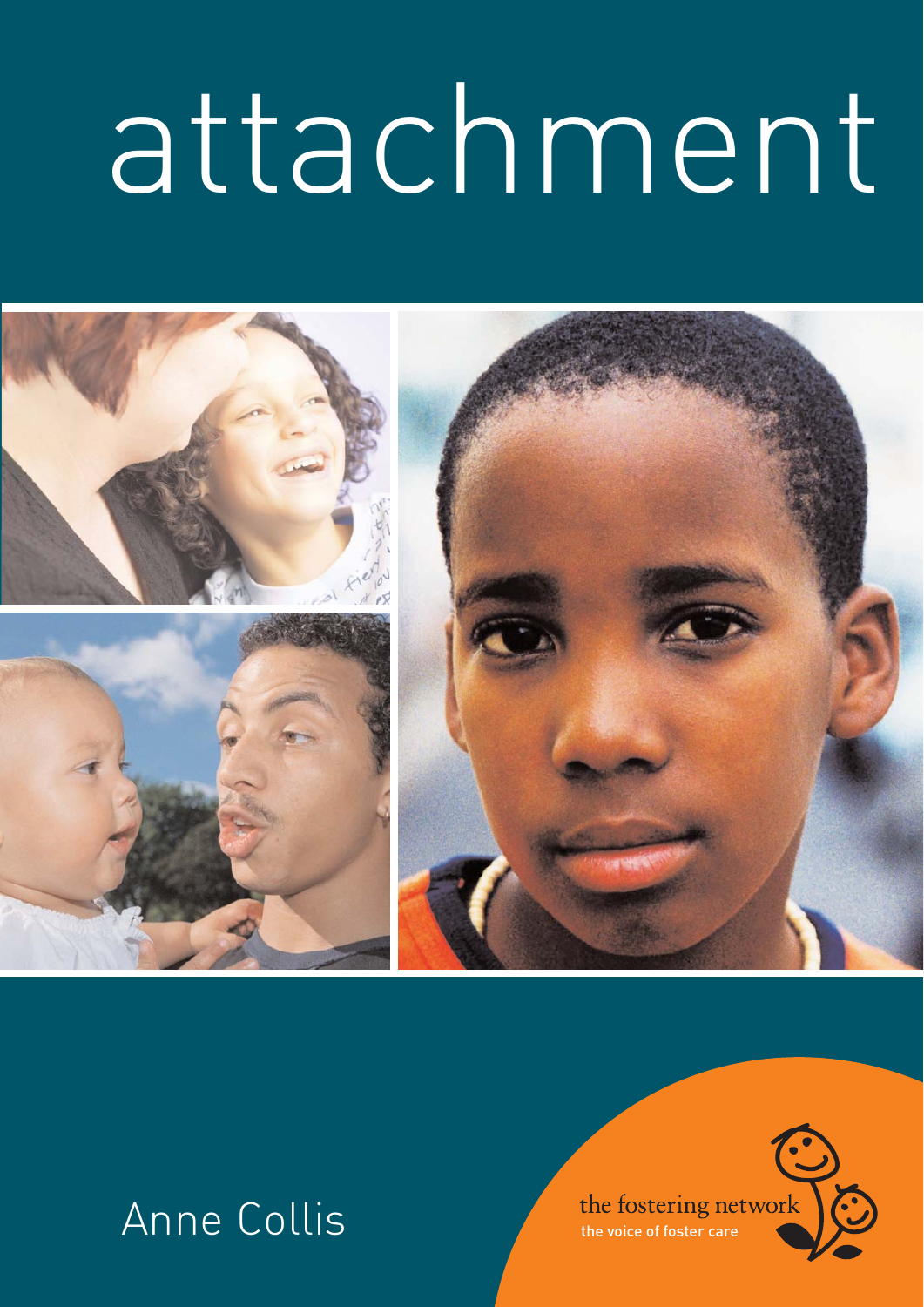## Contents

|            | foreword                                                                  | 6  |
|------------|---------------------------------------------------------------------------|----|
|            | introduction                                                              | 7  |
| chapter 1  | who cares about attachment?                                               | 13 |
| chapter 2  | key concepts, phrases and ideas in<br>attachment theory                   |    |
| chapter 3  | categorising attachment                                                   |    |
| chapter 4  | fostering and attachment                                                  |    |
| chapter 5  | what works                                                                |    |
| chapter 6  | practical steps                                                           | 63 |
| chapter 7  | I'm not a super-hero!                                                     | 73 |
| chapter 8  | attachment and other topics                                               | 81 |
|            | conclusion                                                                | 91 |
|            |                                                                           |    |
| appendix 1 | research tests for attachment categories                                  | 94 |
| appendix 2 | further reading and resources                                             |    |
| appendix 3 | references                                                                |    |
| appendix 4 | the training, support and development<br>103<br>standards for foster care |    |
|            |                                                                           |    |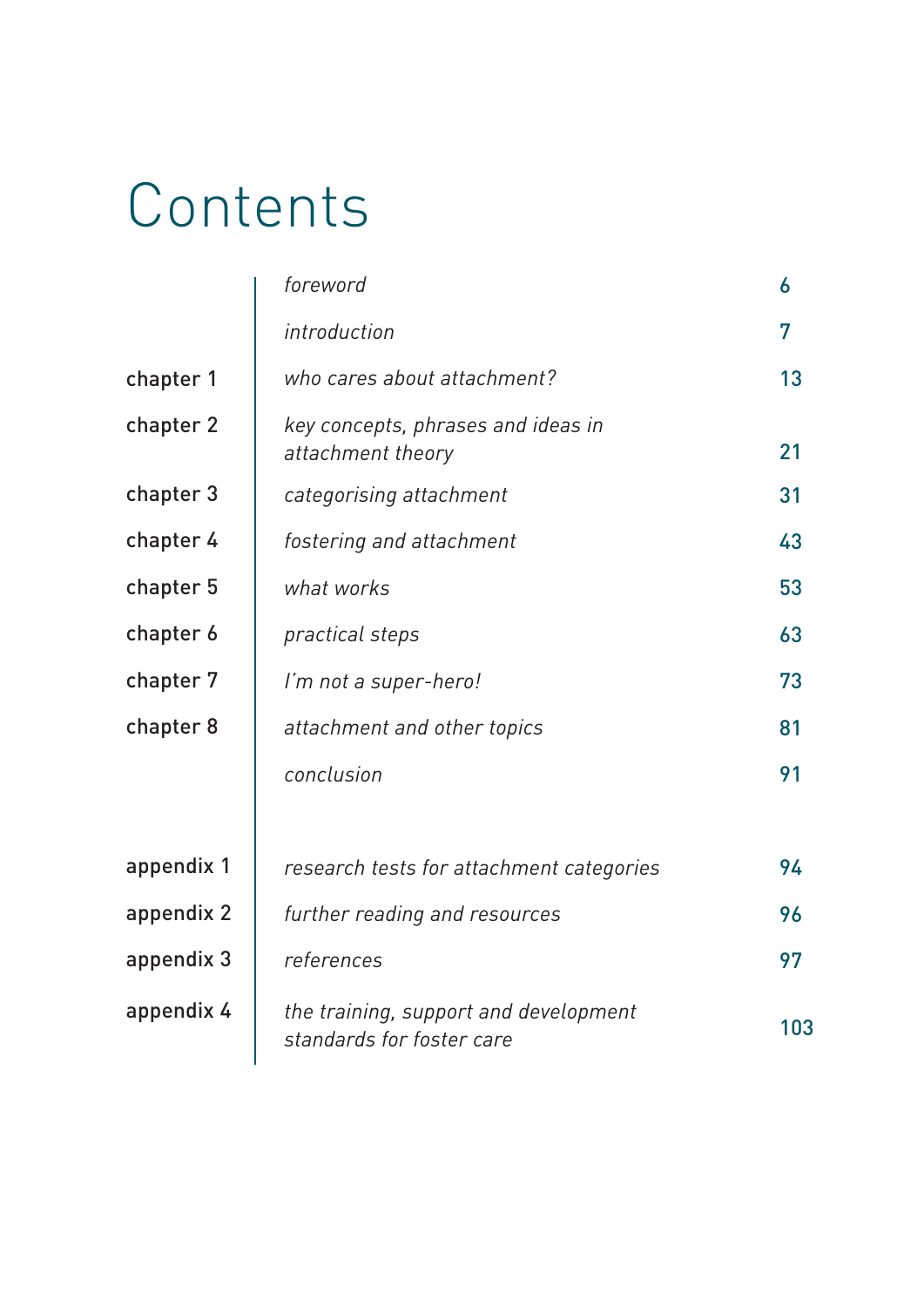## Introduction

Johnny is on his tenth foster placement in three years. His violence is legendary. It wouldn't be so bad if it were predictable, but the anger and violence seem to explode from nowhere. His last placement broke down when he threatened his foster carer with a bread knife then threw a mug of boiling tea over her after she asked him to bring his clothes down for washing. Johnny is eight.

Venita, aged 14, has been with her foster carers for two weeks. She is a delightful, extremely helpful young woman. Her foster carers cannot understand why her previous placement was said to have failed because of difficult behaviour. They are worried because Venita says her previous carers were 'horrid to her' and 'always let her down'.

Emily, originally called Yeuk Ming, was adopted at the age of three from a Chinese orphanage. Five years later, her adoption has broken down and she is now with foster carers. She spends much of her time staring blankly ahead or rocking herself. When her foster carers try to hug her, she flinches. Her adoptive parents said she never seemed to bond with them or respond to them like a 'normal' child.

#### What do all these young people have in common? They all had inadequate care early in their lives.

From birth, Johnny's mother used to switch between ignoring him, hitting him and demanding that he 'love' her. Sometimes she locked him in the house for hours or even days at a time and then he had to fend for himself.

Venita's father was her main carer because her mother walked out of the hospital after she was born, leaving her behind. Her father did his best, but had no experience of babies. When Venita cried, it brought back painful memories to her father of being left to cry when he was a child; the memories overwhelmed him so much that he would put on headphones to drown out the noise.

Emily was one of 40 babies being cared for by two members of orphanage staff. The staff changed regularly, and she never got to know any of them. They only had time to see to her basic physical needs, and she was often left dirty and hungry. At some stage she stopped crying and withdrew into herself.

You may recognise elements of Johnny, Venita or Emily in children and young people you have fostered. Sadly, many children and young people in foster care have had very damaging early care experiences.

However, it is important to remember that this is not true for all children and young people in foster care. For example, the son of a single parent who has just moved to a new town and who is rushed into hospital after an accident may need to be fostered for a short time. Or a family that copes well with their disabled child may need occasional foster care to provide a short break. Parents struggling with their own mental health problems might accept all the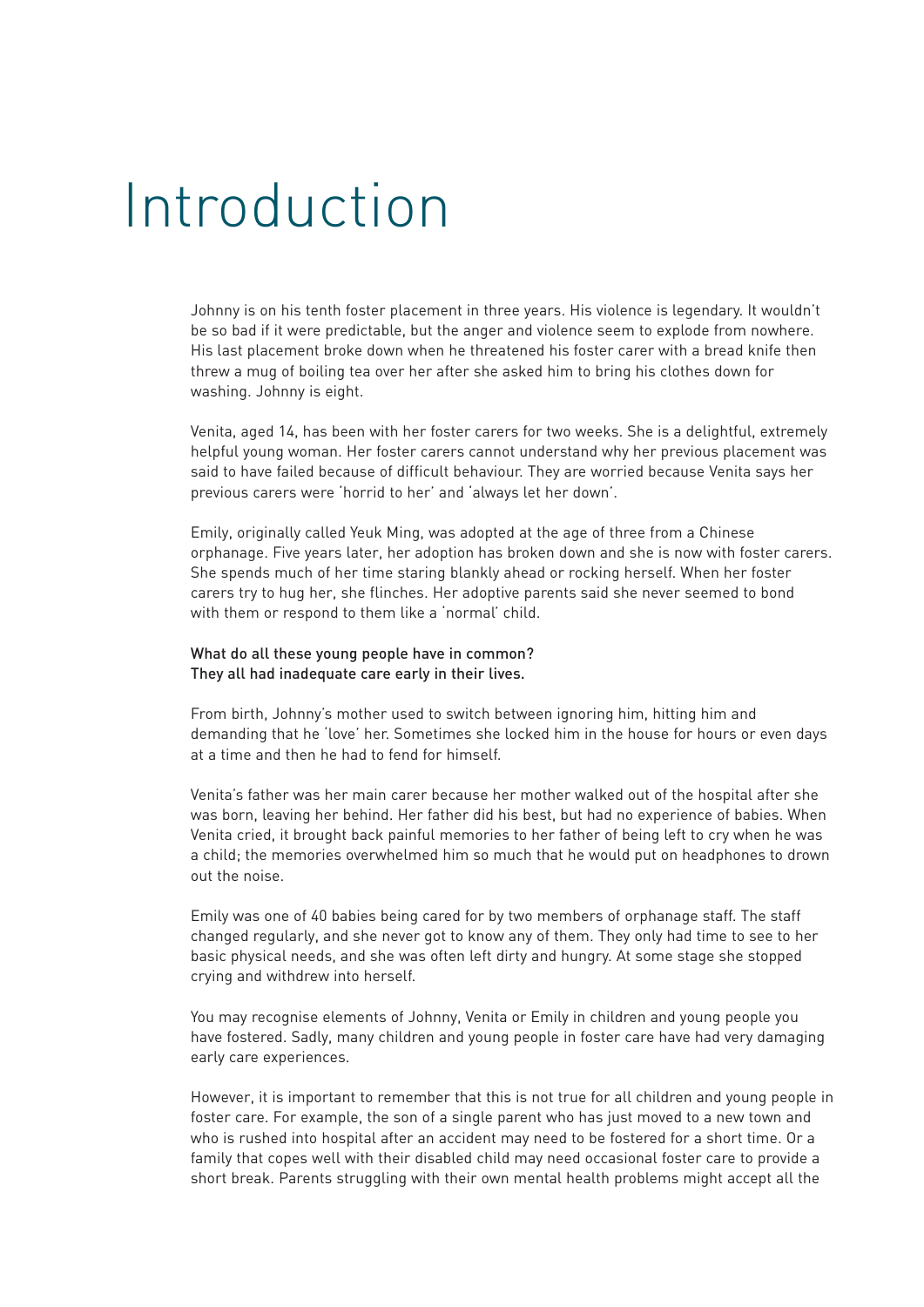help on offer, including using support care for times they know they cannot meet their children's needs.

Johnny, Venita and Emily all suffered because their first caregiver could not meet their needs. In Emily's case, there was simply no caregiver to whom she could form an attachment. For Johnny and Venita, the care they received meant they formed an attachment to their caregiver, but not one that allowed them to develop to their potential. For each young person, their current behaviour and development has its roots in the type of early care they received.

#### **What is attachment?**

A quick internet search shows 655,000 references to attachment just within the UK and a staggering 81,700,000 references worldwide. Of these, 2,840,000 are about 'attachment parenting', 578,000 are about foster care, 517,000 are about adoption and attachment and 235,000 about 'attachment theory'. There are 27,000 references to 'attachment therapy' which, according to Prior and Glaser (2006), does not even exist.

Attachment is quite simply a bond from someone who needs care to their caregiver. If the person needing care is scared, distressed or in danger, they will look to the caregiver for help.

In babies, attachment occurs regardless of whether or not the caregiver is any good at meeting their needs, as long as they can identify someone to latch on to.

Attachment can occur at any age, but by later years simply putting someone who needs care in the company of someone who wants to be a caregiver does not automatically result in attachment.

### **Attachment and foster care**

As foster carers you may have the privilege of being the main caregiver in those first few years and helping give a child the best possible start in life. More often, you will have the challenge of helping to improve the outcomes for a child or young person who did not receive adequate care and so could not form a secure attachment to their caregiver in their early years.

Johnny, Venita and Emily, for example, will all need foster carers who understand enough about attachment to help them make sense of the children's behaviour. They are all at risk of multiple placement breakdowns. Understanding attachment and applying the principles in this book can make a real difference to whether a foster carer can provide a stable, secure placement (Golding, 2003).

This book starts by focusing on the first three years, because that period is so crucial for physical brain

#### *Use of the term 'caregiver'*

*Attachment theory is not without its critics. Some of the strongest criticism comes from the feminist schools of thought, as the theory has been used to argue that no woman with a small child should work outside the home or spend time away from her baby. There was a presumption in early attachment work that the main caregiver will be the child's mother.*

*Even though the original researchers may have talked in terms of 'mother', this book has adopted the term 'caregiver' to recognise that whereas in the past the caregiver was usually the mother, alternative caregivers are now much more common.*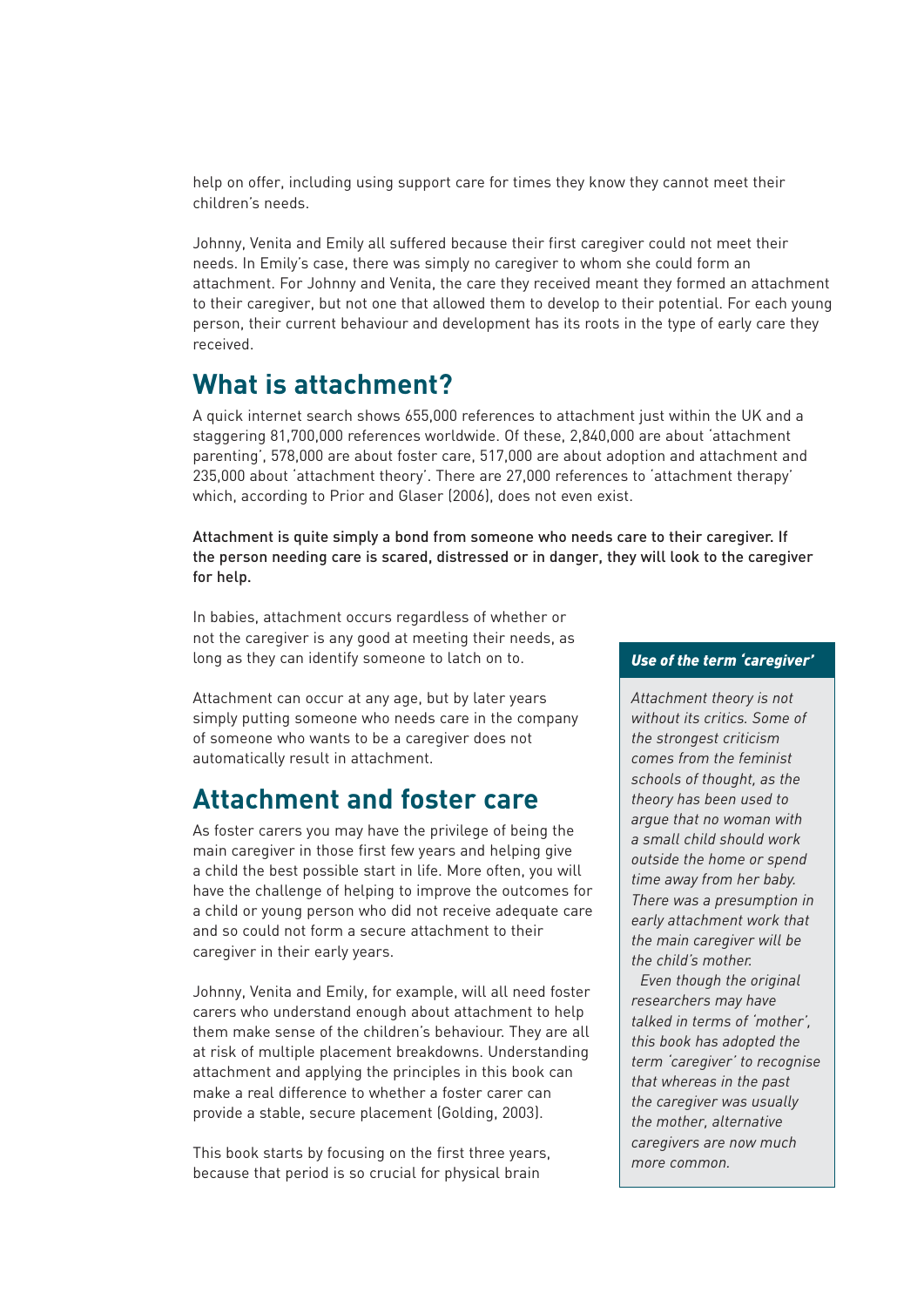development and seems to set a 'default' for how the child sees themselves, others and the wider world. However, it does not stop there, because attachments even in later childhood, the teenage years or adult life can transform a life that seemed doomed to failure.

The book does not address 'attachment parenting' and 'attachment therapy'. 'Attachment parenting' promotes a particular style of parenting which advocates say is essential for secure attachment. However, babies parented in other ways also develop secure attachment. There are many websites devoted to attachment parenting if you choose to find out more.

This book is not a guide to therapy. Some children and young people with unmet attachment needs will require therapy, and mental health professionals are the right people to be making therapeutic decisions. You will have an important therapeutic role, but under the guidance of a mental health professional.

As an aside, though, there is controversy about many of the therapies marketed as 'attachment therapy', commonly described on websites and practised by private therapists. The most controversial is 'holding therapy', which has resulted in a taskforce report commissioned by the American Professional Society on the Abuse of Children (Chaffin et al, 2006) which was highly critical of the theory and practice of this form of 'attachment therapy'.

#### **Why has the Fostering Network published a book on attachment?**

That is a very good question: after all, there are already many excellent books about attachment, several of which are written with foster care in mind (see *Further Reading and Resources*).

The aim of this book is to bring together in one place essential information about attachment that will help foster carers to improve outcomes for the children they care for. It aims to help you to develop your skills and confidence. Perhaps, most importantly, it will give you tools for your personal development. Throughout the book there will be references to how the theory or practice may apply to different types of foster care. There will also be opportunities to stop and reflect on your personal experience and your experience as a foster carer.

Research shows that children and young people with behaviours that have their origins in inadequate early care often face a bleak future (Howe et al, 1999). But it does not have to be that way. As the book unfolds, you will see that their future can be better if they receive the right interventions. For many of those children and young people, the right intervention is going to be the care that you provide for them, alongside the input from other professionals in the team around that child or young person. Understanding attachment will help you to make a difference to outcomes (Golding, 2003). You can be part of changing the course of a child's life.

The book is explicitly aimed at foster carers, although it will be of use and interest to others. *Further Reading and Resources* includes other books that you might find interesting. For more insights into therapeutic work, you might wish to read Hughes' book *Building the Bonds of Attachment*, Cairns' book *Attachment, Trauma and Resilience: therapeutic caring for children* or Howe's *Child Abuse and Neglect: attachment, development and intervention*.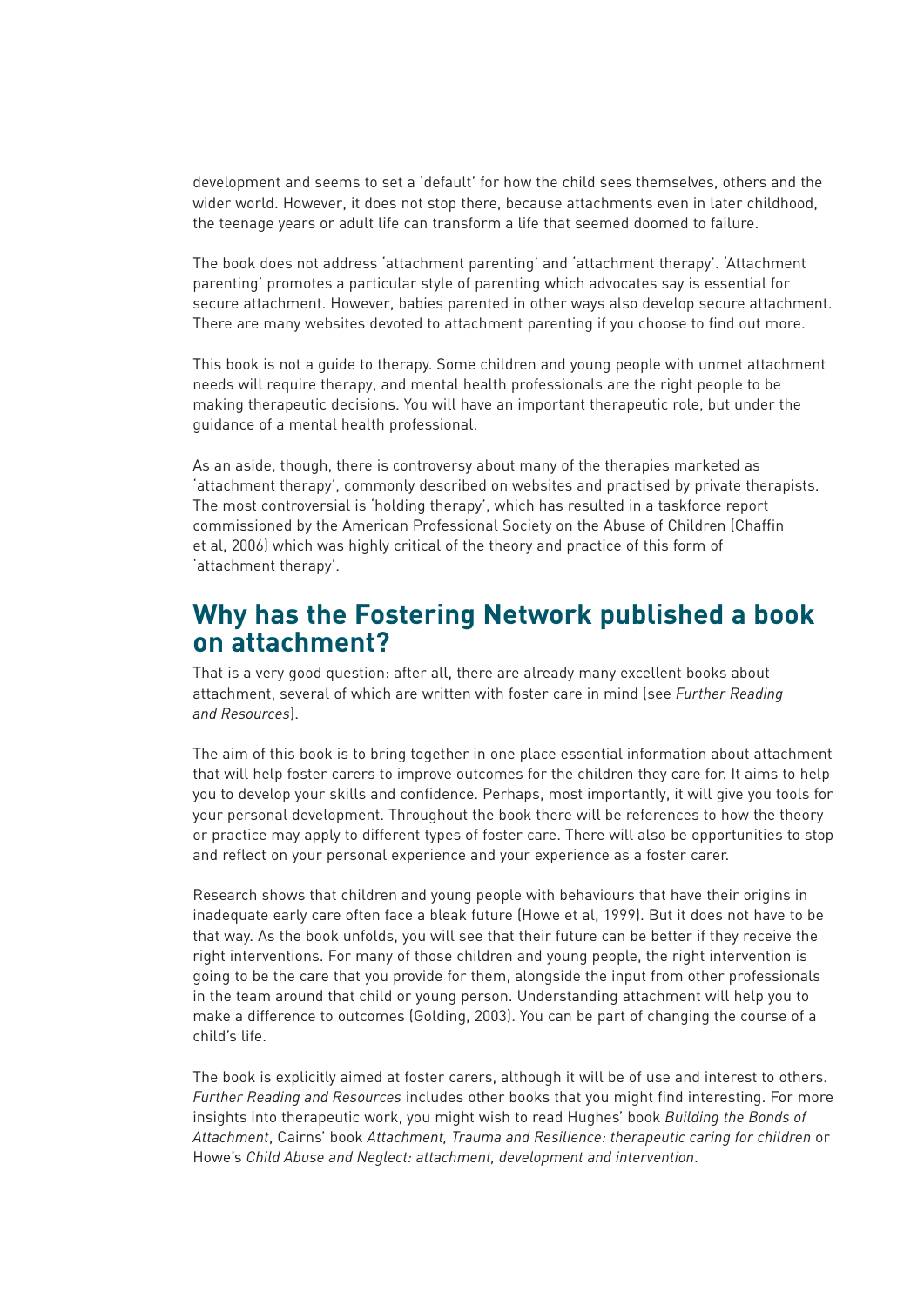A more academic approach can be found in Prior and Glaser's excellent book *Understanding Attachment and Attachment Disorders: theory, evidence and practice*. It is part of the *Child and Adolescent Mental Health Series* and provides an excellent overview of the research that has informed attachment theory over the years.

You may have a more general interest in attachment and foster care. Two names to look out for in the *Further Reading and Resources* and *References* appendices are Gillian Schofield and Mary Beek.

#### **How this book is structured**

Chapter 1, *Who Cares About Attachment?*, explains the importance of attachment to the whole of life. It gives an outline of attachment theory in relation to babies and toddlers, and looks at some of the different ways that attachment affects child development.

Chapter 2, *Key Concepts, Phrases and Ideas in Attachment Theory*, gives you more information about attachment theory and how it applies throughout life. It introduces some of the key concepts and ways attachment is talked about. The aim is to give you more insights and also to give you the ability to discuss attachment with professionals, using their language.

Chapter 3, *Categorising Attachment*, explains how attachment is categorised at different ages. It provides an outline of what a child or young person may be experiencing and how their development may be affected, depending on the quality of early care they received. It finishes by giving you some questions to think about, to help you decide if you are ready for the challenge of fostering a child or young person whose development has been seriously affected by poor early care.

Chapter 4, *Fostering and Attachment*, moves the focus on to how to apply the theory and ideas of attachment to foster care and, in particular, your role as a foster carer. It tackles some of the difficult issues such as when it is appropriate to encourage a child to form an attachment and how to handle the child or young person who is moving on from your care.

Chapter 5, *What Works*, covers two topics: the first looks at what attachment theory says will help improve outcomes for children and young people badly affected by their early care; the second topic looks at what kind of attitude and approach you need towards the child or young person to help them overcome their early experiences.

Chapter 6, *Practical Steps*, suggests some practical strategies for day-to-day life with a child or young person whose behaviour is challenging as a result of unmet attachment needs. It covers important areas like structure, control, choice and discipline.

Chapter 7, *I'm Not a Super-Hero!*, addresses the need to take care of yourself and others in your family. Any fostering is demanding. Fostering a child or young person seriously affected by unmet attachment needs can stretch you beyond your usual limits. This chapter explains why this is so, and suggests ways to reduce and handle the stress.

Chapter 8, *Attachment and Other Topics*, touches on the relationship between attachment and some of the topics covered in other books in the Fostering Network's *Pathways Through Fostering* series.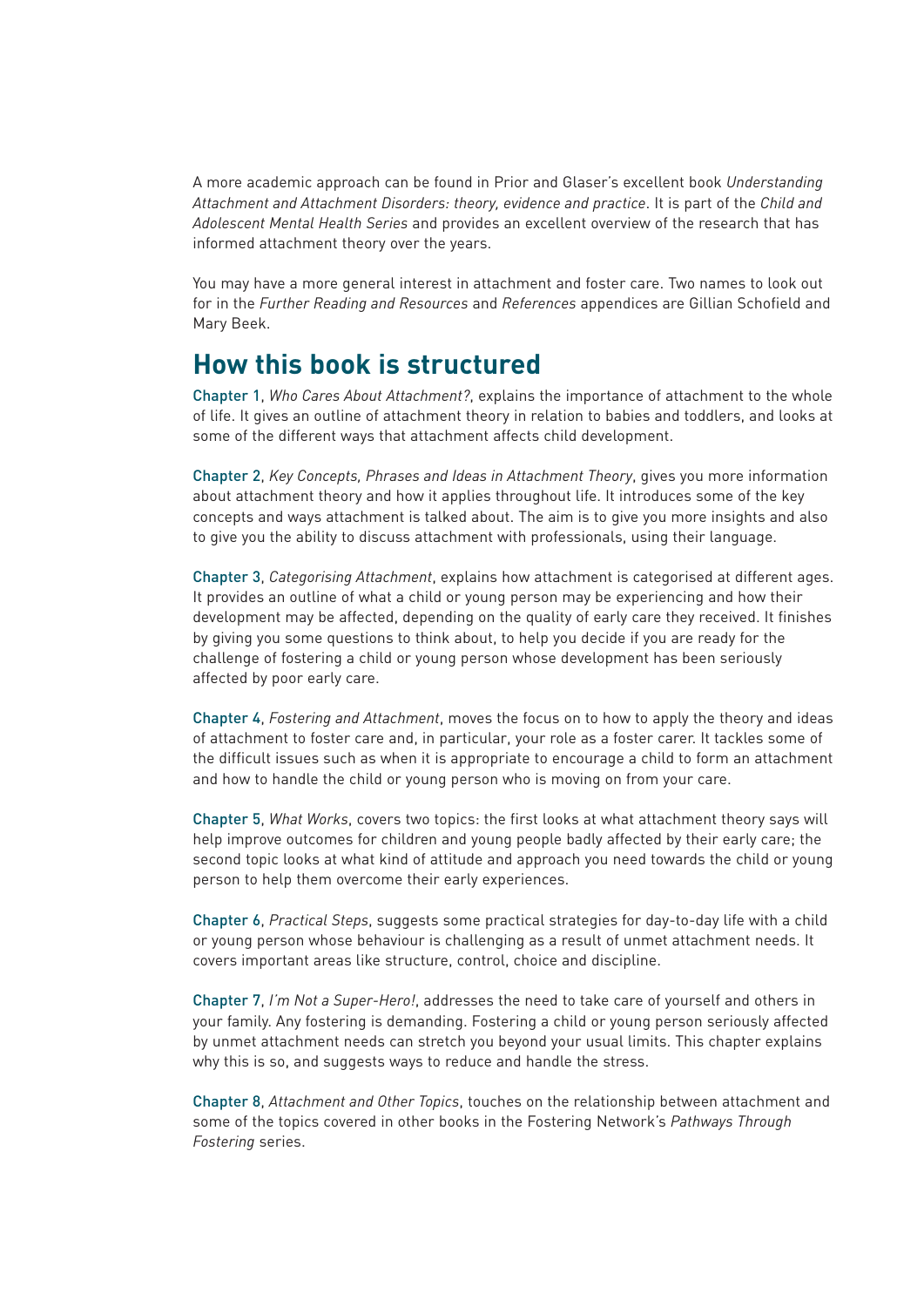The book finishes with a conclusion, description of research tests, further reading and resources and a detailed list of references.

#### things to think about...

Before reading this book, you need to be aware that it may raise personal issues for you. You may gain new and possibly painful insights into your own relationships, attachment history and internal 'map of the world'.

Understanding yourself better may be challenging, but it is the key to building a more effective and enjoyable relationship with the children and young people you care for.